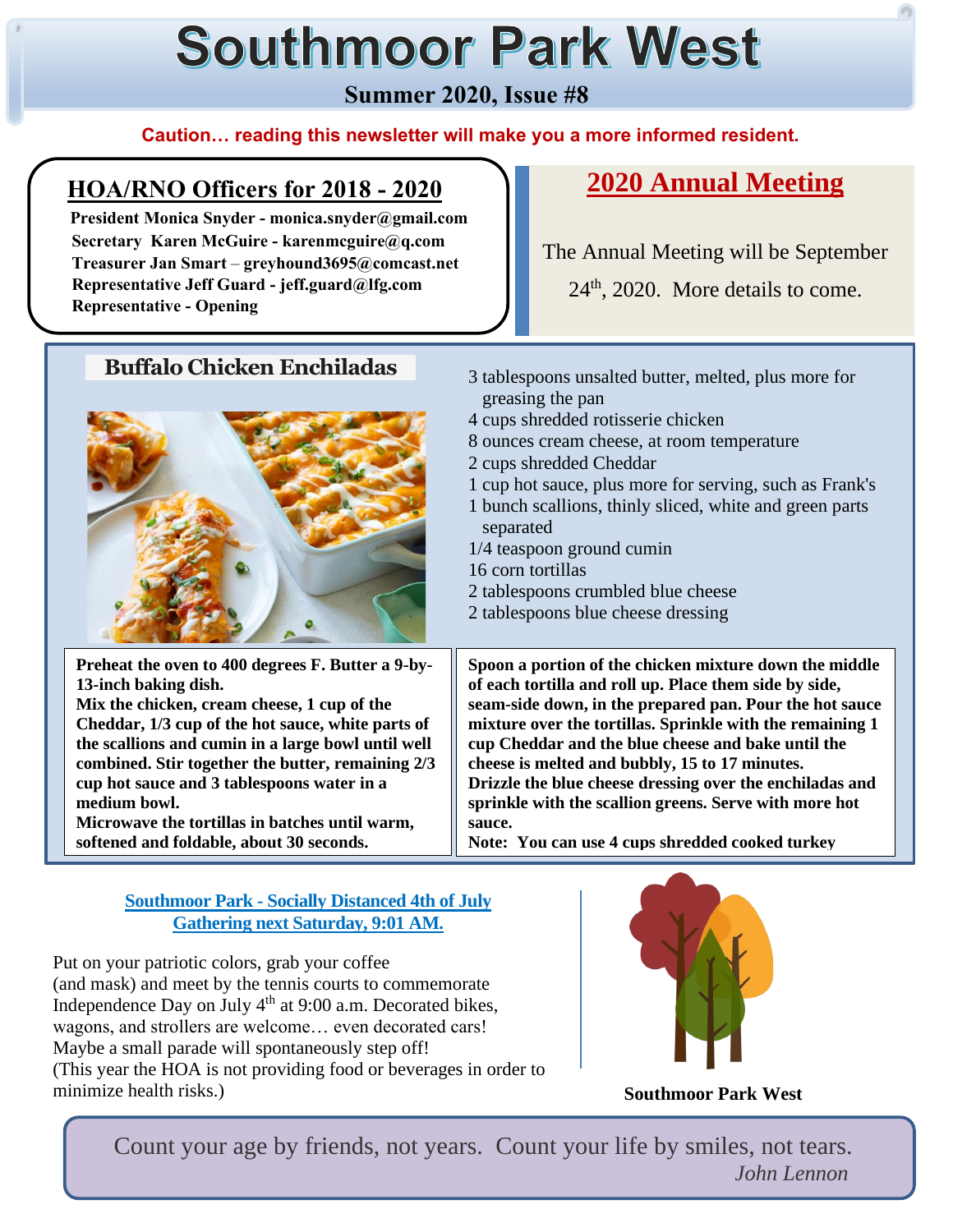## **Local Businesses**

Don't forget to support our local businesses (see our sponsor insert). Our local businesses have had a rough few months and need our support more than ever. Make the extra effort to help!

## **Denver Proposed Zoning Change Update**

The Group Living Advisor Committee (GLAC) has passed along their proposal for eventy\ual City Council approval. Four public meetings were held around Denver for resident input. Based on this input, the GLAC has made a few changes to the previous proposal. These are the main changes.

- Homes can have 5 families living together and up to 10 for homes of 2,600 square feet, or more.
- Residential Care facilities with 10 or less are allowed in all single-family neighborhoods.
- Residential Care facilities with 11 to 40 are allowed in homes on lots sizes of 1,200 square feet.
- Community Corrections (non-paroled convicts) will be allowed in all single-family neighborhoods.

If you have negative (or positive) comments, you should contact City Council and/or zoning below:

Andrew Webb – City Planner & Project Manager **[andrew.webb@denvergov.org](mailto:andrew.webb@denvergov.org)** Robin Kniech – City Council at Large Phone 720-337-7712 **[kniechatlarge@denvergov.org](mailto:kniechatlarge@denvergov.org)**<br>Deborah Ortega – City Council at Large Phone 720-337-7713 ortegaatlarge@denvergov.org Deborah Ortega – City Council at Large Phone 720-337-7713 Kendra Black – City Council District 4 Phone 720-337-4444 **[kendra.black@denvergov.org](mailto:kendra.black@denvergov.org)**

# **HIGH LINE CANAL UNDERPASSES AT HAMPDEN & COLORADO**

Denver's Department of Transportation and Infrastructure (DOTI) is building two underpasses to connect the trail under Colorado & Hampden. In addition, between the two underpasses, DOTI is adding a new, 10-foot wide multi-use trail along the north side of Hampden that will also give people more space to bike and walk. Construction is anticipated to be complete in late spring 2021.

# **U-HILLS PLAZA FARMERS' MARKET - EVERY SATURDAY**

Shop for fresh produce, local eggs and cheeses, and more! There are many safety measures that have been put into place to keep everyone safe. Vendors wearing masks and gloves, sanitation stations placed throughout the market, booths are spaced 6 ft apart, customers to remain 6 ft apart, one-way foot traffic, and signage with safety reminders.

# **Saturdays through October**

## **9 AM - 1 PM**

For more information about businesses and events at the U-Hills Plaza, visit [uhplaza.com](https://denvergov.us9.list-manage.com/track/click?u=4d96c0ca8b269d23fcb50a648&id=67b65ae9cd&e=ead3c3a617)

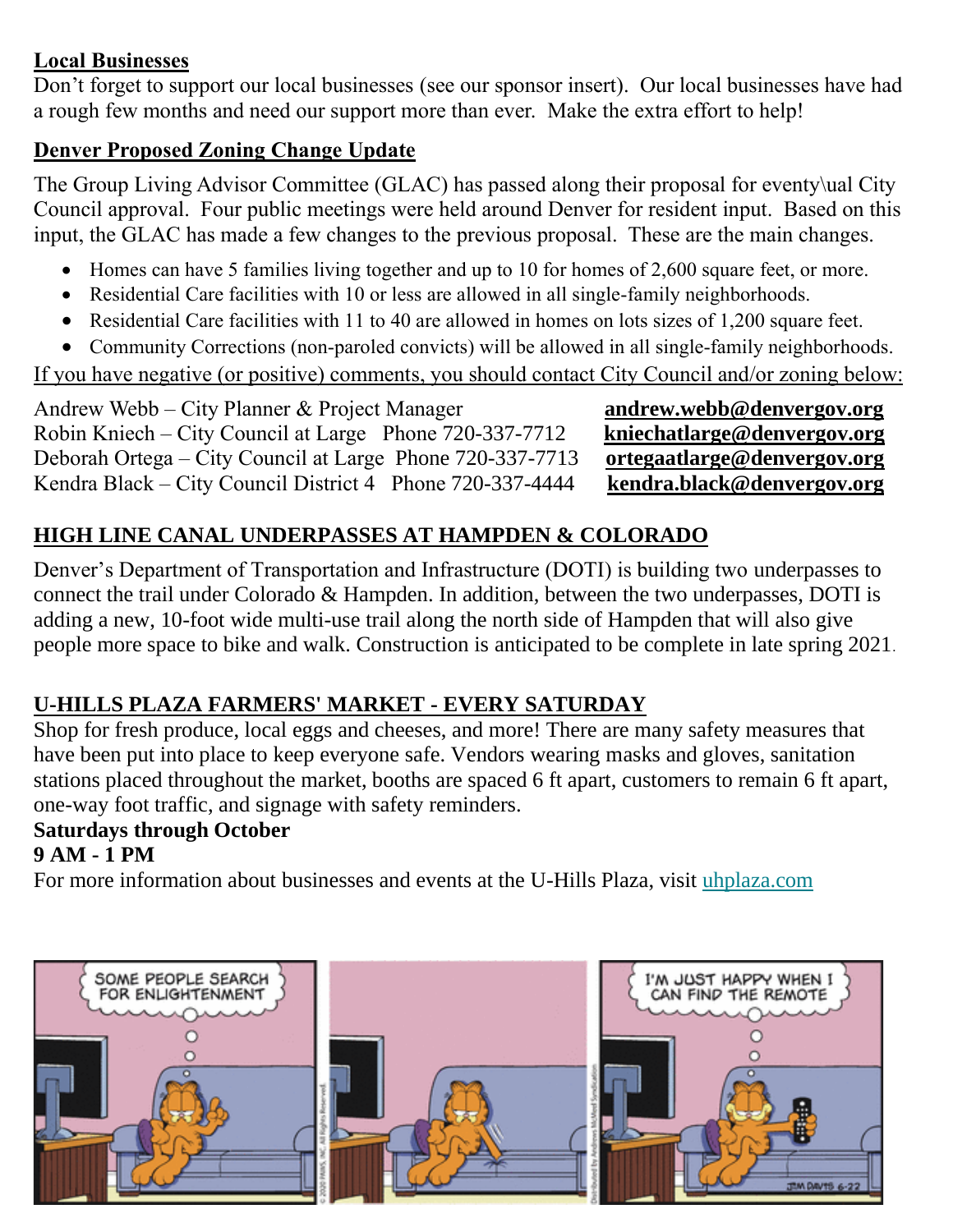## **Pet Pictures**

Please send your pet photos to [greyhound3695@comcast.net](mailto:greyhound3695@comcast.net) or karenmcguire@q.com. We will only identify the pets... not the owners or last names, unless requested.



Cruizer and Bella - driving, resting, drinking,









 **Little Bella Mia Pharaoh**

and working Fanny and Murray

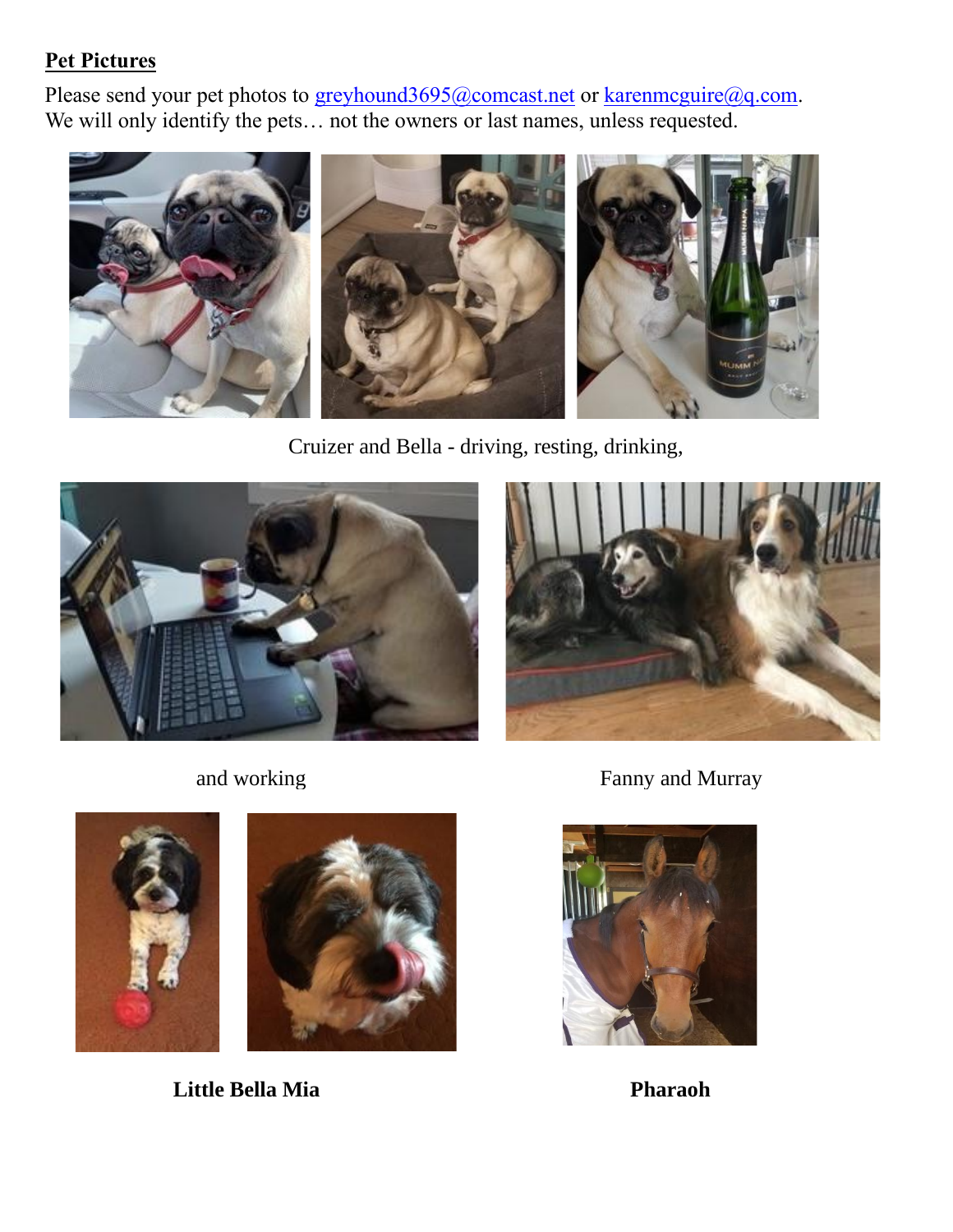**Four Ways to Deal with Japanese Beetles** (A reminder from the last newsletter)

**Play Defense** - A multi-part attack is best. Start by spraying the affected plants with Japanese Beetle killer (pyrethrin) at the first sign of attack. Pyrethrin is a safe and effective way to control these pests on vegetables, grapes, raspberries, flowers, roses, trees and shrubs. In addition to controlling Japanese beetles, it also controls cucumber beetles, flea beetles, cabbageworms, Colorado potato beetles, and more.

**Hand Pick** - Japanese beetles are slow. You can easily pick them off plants with your hands and toss them into a bucket of soapy water. Do it in the morning when the beetles are less alert.

**Prevent** - Although the following solutions won't provide immediate gratification, you will be better off next year. Beneficial Nematodes kill the grubs that turn into Japanese beetles. Ideally, apply them in spring before the beetles emerge. The second half of this 1-2 prevention punch is Milky Spore, which also kills grubs. It takes a year or so to get established in your soil, but it keeps working for 10 years or more.

**Trap** – A Japanese Beetle trap is recommended only if you have a large yard, and can place the trap away from your garden. If you have a small yard, you'll just be telling the beetles, "The party's at my house!" If you use a trap, put it out for a day or two at a time every couple of weeks.

## **Call Before You Dig**

Are you planting trees, building fences or doing other landscape projects that require digging or excavating? Call 811 before you dig. Pipeline companies and other utilities will mark the location of their lines at no cost to you. For additional information see [www.digsafe.com.](http://www.digsafe.com/)

## **Beekeeping Classes**

Hudson Gardens offers a comprehensive series of classes on beekeeping that cover topics such as pollination, harvesting honey, pests and diseases, etc. For more information see [www.hudsongardens.org.](http://www.hudsongardens.org/)

## **Gardening Webinars**

Can't make it to gardening classes but want gardening information from a local expert? Check out the gardening videos on Tagawa Gardens' webinar page at [www.tagawagardens.com.](http://www.tagawagardens.com/)

## **Street Racing**

The Denver Police Department (DPD) is aware of—and addressing—street racing. If you hear or see it, please call the DPD non-emergency number at 720-913-2000 immediately. DPD has officers specifically assigned to respond to these complaints.

## **Fun and Fitness at Home**

[Denver Parks and Recreation @ Home](https://denvergov.us9.list-manage.com/track/click?u=4d96c0ca8b269d23fcb50a648&id=fec938b29f&e=ead3c3a617) provides free online programming with diverse options for all ages and abilities to enjoy. You can find fitness classes, games, art projects and more on DPR's [Facebook,](https://denvergov.us9.list-manage.com/track/click?u=4d96c0ca8b269d23fcb50a648&id=a9cd4a89ef&e=ead3c3a617) [Instagram](https://denvergov.us9.list-manage.com/track/click?u=4d96c0ca8b269d23fcb50a648&id=3fe46bf04e&e=ead3c3a617) and [YouTube](https://denvergov.us9.list-manage.com/track/click?u=4d96c0ca8b269d23fcb50a648&id=ce3d1c3f0e&e=ead3c3a617) pages, along with interactive Zoom classes. The familiar, friendly faces of DPR Instructors will walk you through workouts and activities to keep your mind and body active.